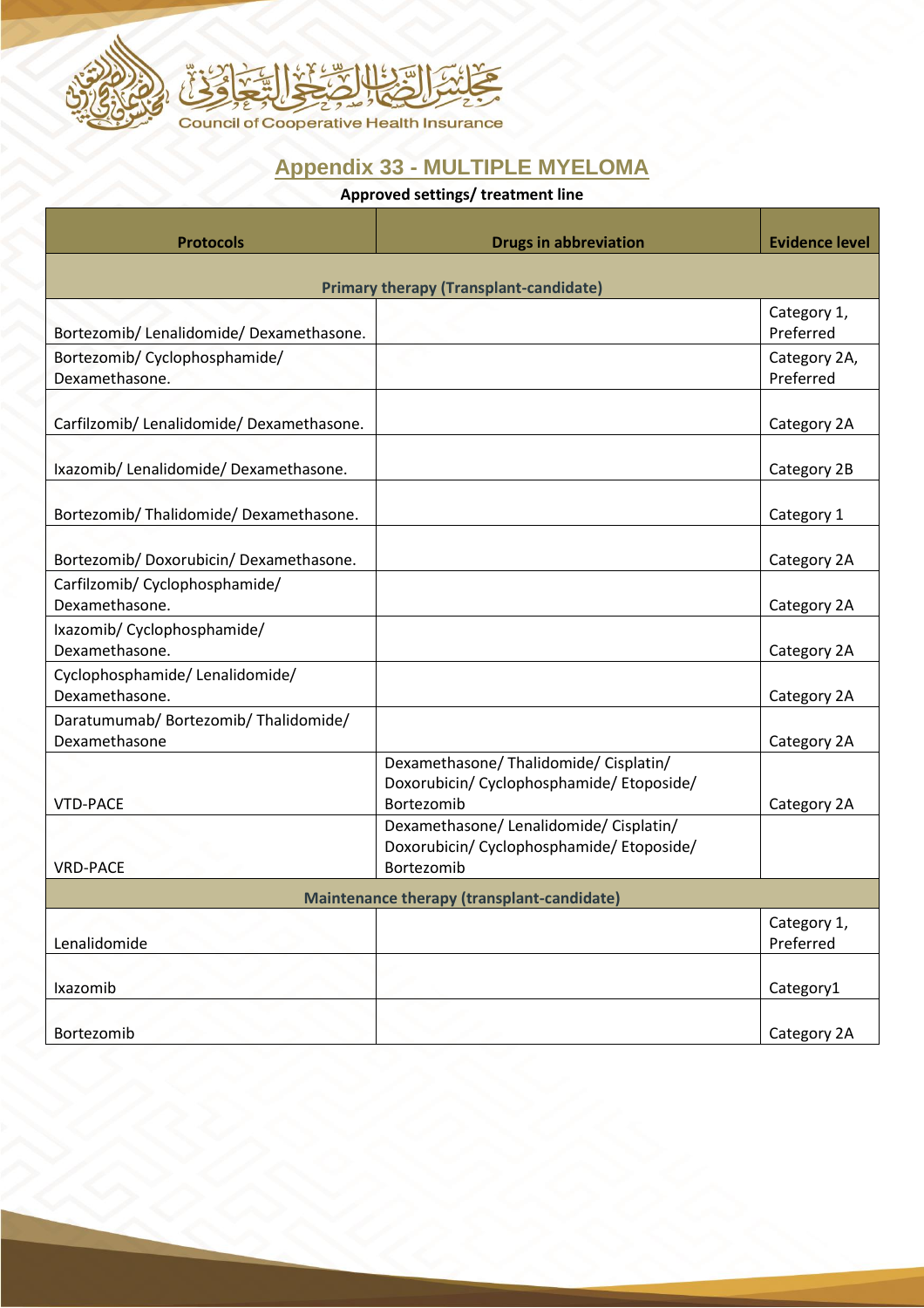



| <b>Primary therapy (non-Transplant-candidate)</b> |  |                          |
|---------------------------------------------------|--|--------------------------|
|                                                   |  | Category 1,              |
| Bortezomib/ Lenalidomide/ Dexamethasone.          |  | Preferred                |
| Daratumumab/Lenalidomide/<br>Dexamethasone.       |  | Category 1,<br>Preferred |
|                                                   |  | Category 1,              |
| Lenalidomide/ Low-dose Dexamethasone.             |  | Preferred                |
| Bortezomib/ Cyclophosphamide/                     |  |                          |
| Dexamethasone.                                    |  | Category 2A              |
|                                                   |  |                          |
| Carfilzomib/ Lenalidomide/ Dexamethasone.         |  | Category 2A              |
|                                                   |  |                          |
| Ixazomib/ Lenalidomide/ Dexamethasone.            |  | Category 2A              |
| Daratumumab/ Bortezomib/ Melphalan/               |  |                          |
| Prednisone.                                       |  | Category 1               |
|                                                   |  |                          |
| Bortezomib/Dexamethasone.                         |  | Category 2A              |
| Cyclophosphamide/ Lenalidomide/                   |  |                          |
| Dexamethasone.                                    |  | Category 2A              |
| Carfilzomib/ Cyclophosphamide/                    |  |                          |
| Dexamethasone.                                    |  | Category 2A              |
| Maintenance therapy (non-Transplant-candidate)    |  |                          |
|                                                   |  | Category 1,              |
| Lenalidomide                                      |  | Preferred                |
|                                                   |  |                          |
| Bortezomib                                        |  | Category 2A              |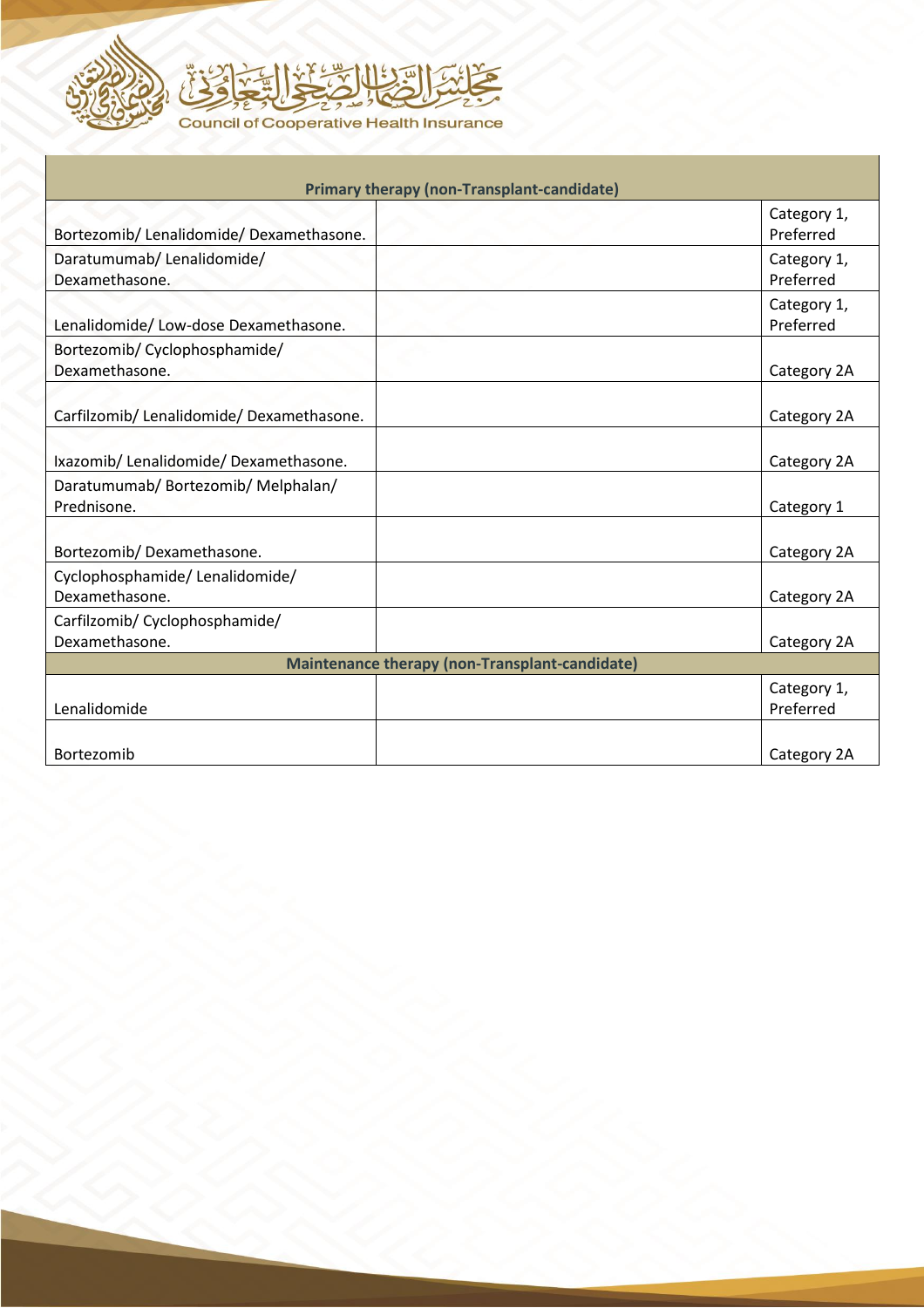

| 2 <sup>nd</sup> line therapy                     |                           |  |
|--------------------------------------------------|---------------------------|--|
| Daratumumab/Lenalidomide/                        | Category 1,               |  |
| Dexamethasone.                                   | Preferred                 |  |
| Daratumumab/Bortezomib/                          | Category 1,               |  |
| Dexamethasone.                                   | Preferred                 |  |
| Ixazomib/ Lenalidomide/ Dexamethasone.           | Category 1,<br>Preferred  |  |
|                                                  | Category 1,               |  |
| Carfilzomib/ Lenalidomide/ Dexamethasone.        | Preferred                 |  |
|                                                  | Category 1,               |  |
| Carfilzomib (Bi-weekly)/ Dexamethasone.          | Preferred                 |  |
| Elotuzumab/Lenalidomide/                         | Category 1,               |  |
| Dexamethasone.                                   | Preferred                 |  |
| Carfilzomib (Weekly)/ Dexamethasone.             | Category 2A,<br>Preferred |  |
|                                                  | Category 2A,              |  |
| Bortezomib/ Lenalidomide/ Dexamethasone          | Preferred                 |  |
| Bendamustine/Bortezomib/                         |                           |  |
| Dexamethasone.                                   | Category 2A               |  |
| Bendamustine/Lenalidomide/                       |                           |  |
| Dexamethasone.                                   | Category 2A               |  |
| Bortezomib/ Cyclophosphamide/<br>Dexamethasone.  | Category 2A               |  |
| Bortezomib/ Liposomal-doxorubicin/               |                           |  |
| Dexamethasone.                                   | Category 2A               |  |
|                                                  |                           |  |
| Bortezomib/Dexamethasone.                        | Category 1                |  |
| Carfilzomib/ Cyclophosphamide/<br>Dexamethasone. | Category 2A               |  |
| Cyclophosphamide/Lenalidomide/                   |                           |  |
| Dexamethasone.                                   | Category 2A               |  |
|                                                  |                           |  |
| Elotuzumab/ Bortezomib/ Dexamethasone            | Category 2A               |  |
| Elotuzumab/ Pomalidomide/                        |                           |  |
| Dexamethasone                                    | Category 2A               |  |
| Daratumumab.                                     | Category 2A               |  |
| Daratumumab/ Carfilzomib/                        |                           |  |
| Dexamethasone.                                   | Category 2A               |  |
| Daratumumab/ Pomalidomide/                       |                           |  |
| Dexamethasone.                                   | Category 2A               |  |
| Ixazomib/ Cyclophosphamide/<br>Dexamethasone.    |                           |  |
|                                                  | Category 2A               |  |
| Ixazomib/Dexamethasone.                          | Category 2A               |  |
|                                                  |                           |  |
| Ixazomib/ Pomalidomide/ Dexamethasone.           | Category 2A               |  |